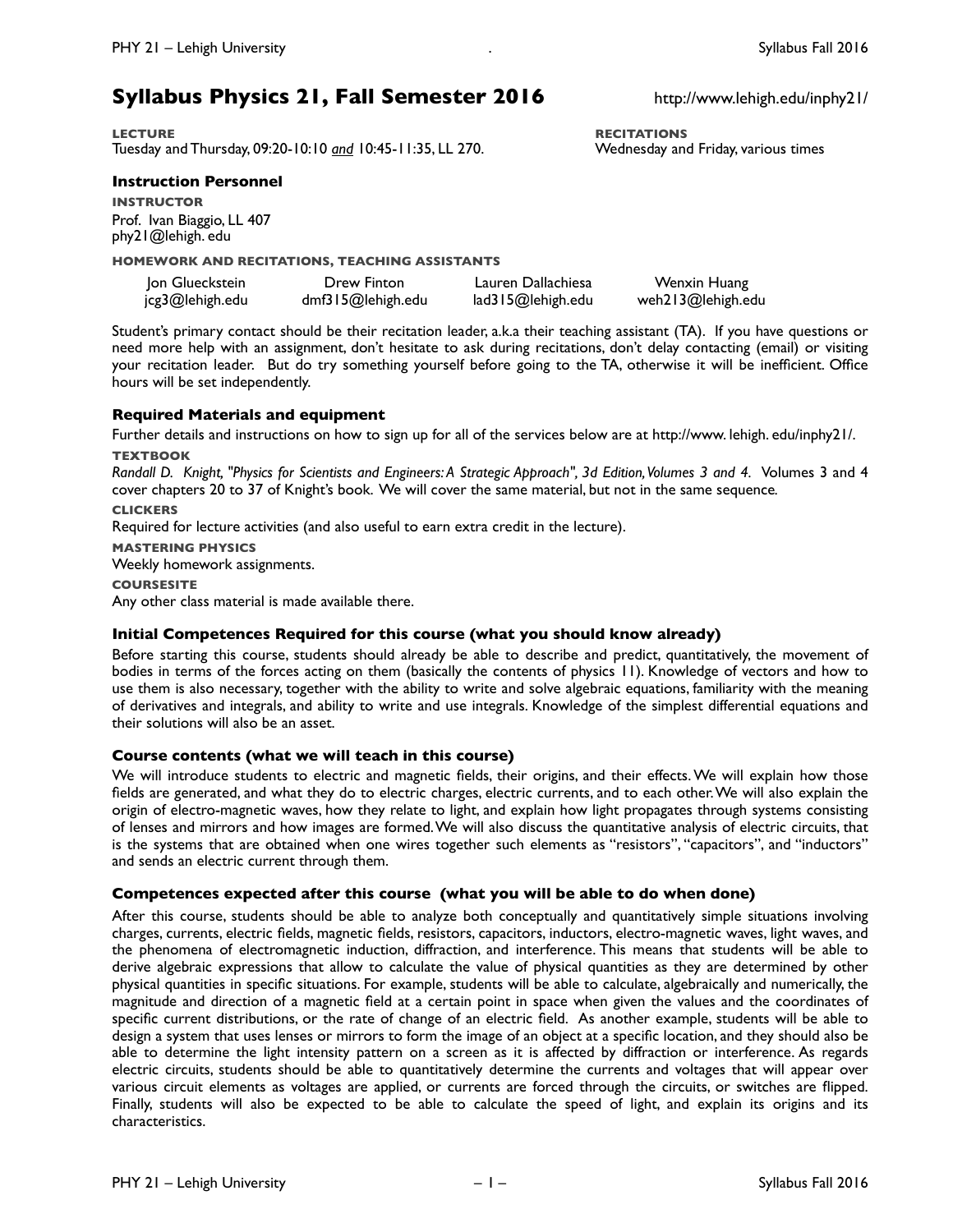## **Time, location, and organization**

It is important to realize that this is a fast-paced course which does require *a lot of work*. The rule of thumb when you take a course, is that for every credit hour you need to work *three* credit hours on your own. This course is a 4 credit hour course, and therefore it is totally normal and expected that you work 12 hours a week in order to learn all the required material and in general keep up with the coursework. It is critical that you digest and exercise the material presented during one week before the next week starts.

The material that you will learn in this course will come from multiple sources (lectures, recitations, textbook, on-line homework, paper homework, reading-assignments). Lectures introduce new concepts and serve as a guide to the connections between the different topics. They also highlight the most important ideas and techniques. Homework assignments solidify what has been introduced in lectures by allowing the students to apply the concepts and technique they just learned. Recitations are where students get a chance to ask lots of questions, and where homework problems are discussed and problem-solving exercised.

Do not just read the textbook, do not just come to class: this course is *designed* for you to learn the material through a combination of reading, attending classes, going to recitations, and the practice in problem-solving that you get by doing both the on-line homework and the weekly "learning homework". The lecture and the other activities are *integrated*. I designed how the material that you will learn is transmitted to you via lecture, reading assignments, on-line homework, paper homework, the corresponding solutions, and the examples discussed in the recitations. I do the lecture, but I also pick the homework, do the solutions, and I designed the path we follow when teaching the material. Therefore, to profit from this course you must do everything. Sometimes it is useful to introduce a new concept in a homework, often it is done in the lecture. Sometimes there is a deeper explanation of a particular technique in the solutions to the "learning homework". Sometimes we calculate through an example in the lecture, but often you work through examples in recitations, and the lecture must use its limited time for explaining and connecting concepts for all of you.

Classes meet four times a week, Tuesday and Thursday all together for the lecture, Wednesday and Friday in small recitation classes. To accommodate everyone, the lecture is held twice (!), once starting at 9:20am, the other starting at 10:45am.

## **Reading Assignments and how to use them**

Reading assignments are provided in the class plan posted on coursesite, which details the material that will be discussed in every lecture, and the corresponding sections in the textbook. Reading assignments are an integral part of the course. You can go through the reading assignments both before and after the material is handled in the lecture. But everything will be easier if you prepare for each class by looking at the corresponding section(s) in the textbook *before* coming to class*.* It's important that you do so even if you don't understand everything at first, and even if you just skim through the material, because this will help you acquaint yourself with names and definitions, and you will then be able to follow the lecture much better. After the corresponding lecture, you can then go back and re-read the relevant sections in the textbook. Nobody understands something by just hearing or reading it once.

In general, It is very important to *read the textbook,* or any other material you might find, on-line or otherwise. Reading different explanations by different people is the best way to learn and understand a topic.

At the end of the course, students will be expected to *know the material that is exercised in the homework and that is presented in the corresponding chapters of the textbook even if it is not explicitly discussed in the lecture or the recitation sections!* It is worth stressing that with the time I have in the lecture, it is impossible for me alone to tell you everything that you need to learn, but I can guide you by highlighting the most important things. I will also provide written weekly summaries of what I do in class.

In summary, scrupulously follow the reading assignments, and don't be a minimalist. You will do best if you read *more* than what is stated in the reading assignments. Read the textbook, but also read anything else you may find useful, like popular science or history of science in the 19th century (see suggestion at the very end of this text).

## **Course grading**

The final grade of the course will be determined from the total number of "points" collected by the students. These points are obtained in the two hour tests, the final exam, homework, and quizzes as follows:

| Exams    |     | 300 (75 from mid-term 1, 75 from mid-term 2, and 150 from the final exam) |
|----------|-----|---------------------------------------------------------------------------|
| Homework |     | 150 (accumulated by adding homework points up to a maximum of 150)        |
| Quizzes  |     | 75 (obtained from the grades of the best 7 quizzes)                       |
| Total    | 525 |                                                                           |

*Additional extra-credit points* that can also contribute to the above total will be given away during the lecture through clicker questions. You get extra-credit points for every question answered, it doesn't matter if you answered correctly or not. The maximum number of extra-credit points collected in this way is 50.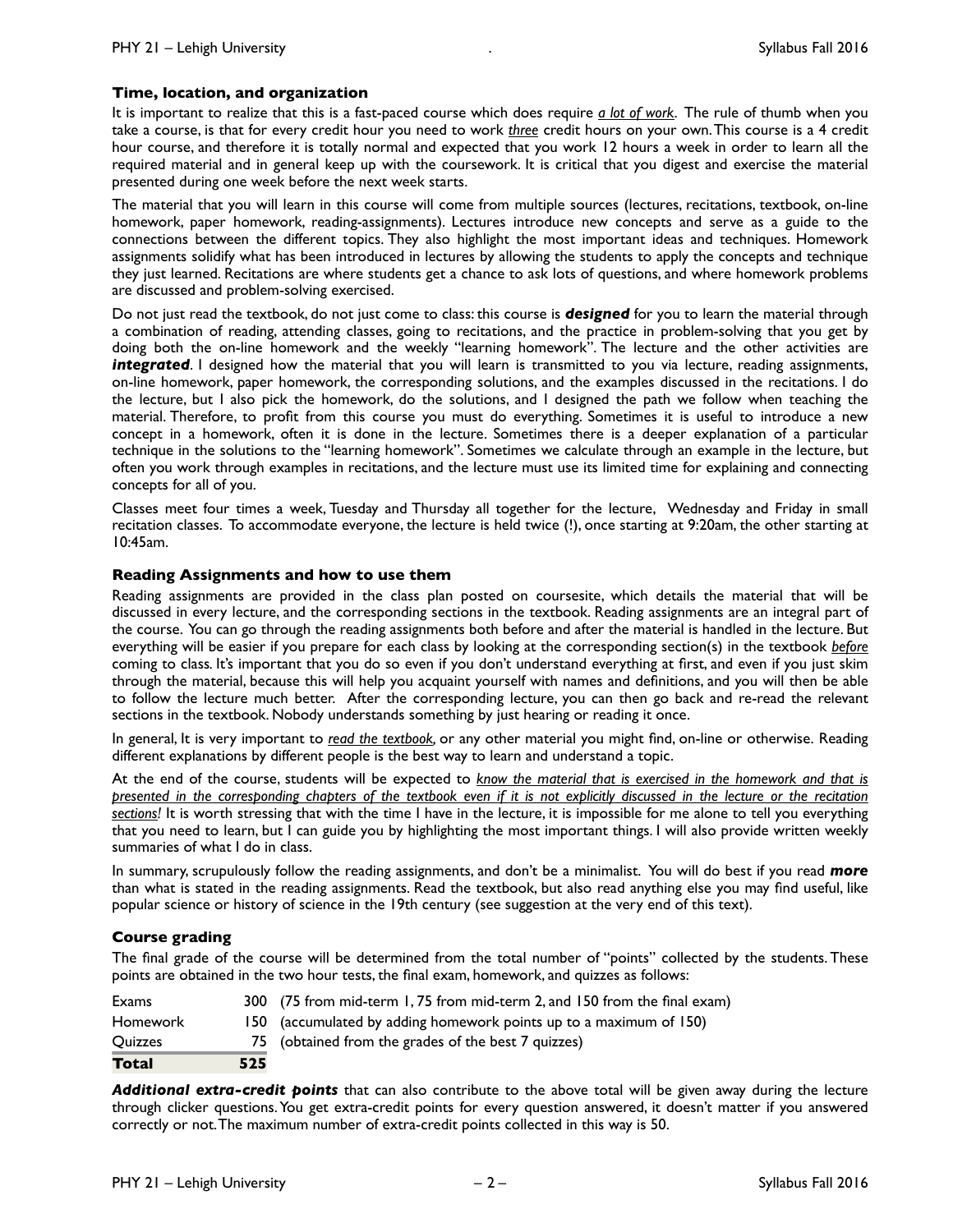## **Homework assignments and quizzes**

#### **ON-LINE HOMEWORK**

A new homework assignment will be made available on masteringphysics by each Tuesday (**MPa**) and each Thursday (**MPb**). Every MP homework counts *8 points*, for a total of 16 points each week.

Assignments will appear on masteringphysics at least one day before recitations take place. Thus, every homework assignment can start to be discussed in recitation the following day: you must have a look at it *before* you go to recitation! **MPa** (the Tuesday homework) must be submitted on-line *two days* later by Thursday at midnight, so that its solution can be discussed on Friday. **MPb** (the Thursday homework) must be submitted on-line *five days* later by Tuesday at midnight, the following week, and its solution can be discussed in recitation the day after. The submission deadline is strict. The system does not allow for late submissions and late submissions won't be accepted.

## **LEARNING HOMEWORK**

The "learning homework assignment" (**LHW**) will be posted on coursesite at the beginning of every week. It consists of a single problem that aims at discussing and teaching some aspects of the material in a different way than what can be done with the on-line homework. You must hand in each learning homework assignment in two stages. On the first Friday after the assignment appears, you must hand in a *short narrative* in English (no math) describing the steps you intend to take towards solving the problem, but without any calculations. Then, you must hand-in your *final solution*, as complete as possible, one week later, on the next Friday. Both steps will be graded on a scale from 0 to 2, delivering *4 extra homework points* per week that will count towards the total homework points mentioned above. Late homework will not be accepted. The purpose of the learning homework is to stimulate critical and creative thinking and to provide a different way to learn a topic. The aim is not even necessarily to complete it in full, it is discuss its contents and then work with the solutions to understand what is going on.

Solutions to the learning homework will be posted Friday evening (the day you hand in your final work) on coursesite. You must read the solutions and compare them to what you did. I will provide full, detailed solutions, so it is not the responsibility of the grader to go through and find your mistakes for you. Going through the solutions yourself and comparing to what you did is a avery important and helpful way to learn the material.

## **HOMEWORK POINTS THAT COUNT TOWARDS YOUR GRADE**

Homework points can be collected towards the *150 homework points* that count for the final grade. Do the math: two MP assignments each week at 8 points each give *16 MP points per week*. Over 12 weeks this already gives 192 points, 42 points more than what you need to maximize the homework contribution to the final grade using masteringphysics alone. And in addition, the LHW provides up to 4 points per week, that is up to 48 points over 12 weeks. So you can collect up to 240 points per week thanks to both MP and LHW homework, but you only need 150. This means that it won't be an issue if you miss out on one homework because you are sick or because of any other problems. Note that the LHW counts towards only 4 of the 20 weekly homework points you can collect. You should do it because it is is more challenging, promotes understanding and discussion, and will help you in the long run. So it is not a big deal if you don't solve it all, but you must try to do as much as you can, and there will be solutions to discuss!

## **QUIZZES**

There will be one short quiz every week during Friday's recitation. Of all the quizzes, only the best 7 will count towards the 75 Quiz points that contribute to the final grade. There won't be any make-up quizzes.

| w i, day l | Tuesday   | Submit <b>MPb</b> <sub>i-1</sub>                                     | <b>MPa</b> <sub>i</sub> available | $LHWi$ available                              |
|------------|-----------|----------------------------------------------------------------------|-----------------------------------|-----------------------------------------------|
| w i, day 2 | Wednesday | Discuss LHW <sub>i-1</sub> , LHW <sub>i</sub> , and MPa <sub>i</sub> |                                   |                                               |
| w i, day 3 | Thursday  | Submit MPa <sub>i</sub>                                              | <b>MPb</b> i available            |                                               |
| w i, day 4 | Friday    | Hand in LHW <sub>i</sub> narrative                                   | Hand in $LHW_{i-1}$               | Discuss LHW <sub>i</sub> and MPb <sub>i</sub> |

## **HOMEWORK ORGANIZATION FOR A TYPICAL WEEK**

## **The most important thing you need to know**

Getting into the habit of obtaining hints and help on a homework assignment before trying to do it yourselves is *the absolute worst thing* you can do. The most difficult part of solving a problem is finding the right path to work through it. That's what you need to exercise (the *narrative* that is part of the weekly learning homework is meant to help with this)

In addition to the [academic integrity](https://citl.lehigh.edu/academic-integrity-resources) issues, copying your homework is a guaranteed way to *not* learn the material and to get a bad final grade. A similar effect applies to tutoring. Ask a tutor if you need help in understanding what the homework is about, but try doing the problems alone first!! Going to a tutoring class where they tell you what to do, or getting hints for solving a problem that let you skip the step of actually finding the way towards a solution will leave you with only the math to complete. This is bad because then you don't train problem-solving. Working like this defeats the purpose of doing homework and will work against you in the tests and in anything else.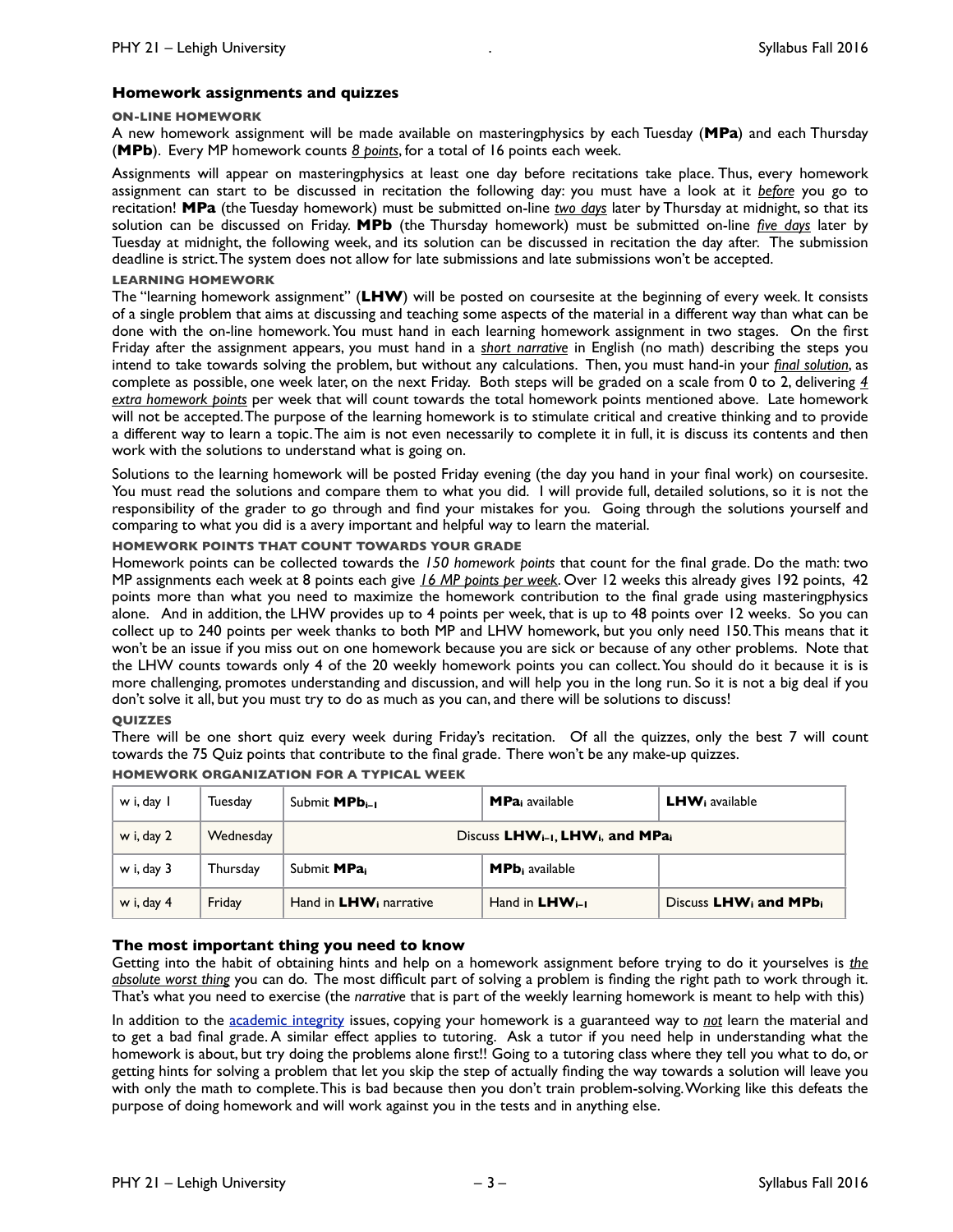## **Exams**

Exams are closed book, but a summary sheet with the most important facts and expressions will be provided, and you can add some small notes for yourself on it. You don't need to memorize any formula.

## **MID-TERM HOUR TESTS**

There will be two hour tests that will take place according to the plan issued by the Registrar's office. The grade of the hour tests will contribute to the final grade only if it *improves* on the grade of the final exam. No make-up tests will be given.

## **FINAL EXAM**

There will be one comprehensive final exam. The date and time of the final exam are set by the Registrar.

## **EXAM GRADE**

Grades of all tests and exams will be merged into one total *exam grade*, which will contribute to the final grade as described by the grade distribution given earlier. This exam grade is either the final exam grade or the result of the weighted average between the mid-term grades *m1* and *m2* and the final grade *f*, with the final carrying twice the wait of a midterm. As an example, the final grade will be calculated via

$$
(m_1 + m_2 + 2f)/4
$$

*if the result is larger* than the final grade *f*. But if one of the mid-terms was so bad that it would work against you, then the total exam grade will be calculated via ( *mi* + 2 *f* )/3, where *mi* is the grade of the other midterm. Or if the the grade in the final exam is better than both mid-term exams, then your final exam grade will be just *f*, the grade of the final exam. This means that you can do badly in the hour tests and not suffer any consequences provided that you do well in the final exam.

Beware that this rule should not mean that you don't prepare for the mid-terms. Doing well on the mid-term will alleviate a lot of anxiety because the grade you get helps with the final grade. Also, what you study for the mid-terms is something you won't need to work with as much for the final!

## **Some final general advice**

## **LECTURE PLAN AND TEXTBOOK**

In regards to reading the textbook, a note of advice: do not just read it sequentially. Keep going back and forth and look at sections over and over again. Read the questions at the end of the chapter, and then go back to look for information based on what you can answer and what you can't. Reading sequentially is the worst way to digest the material. In this class I will follow an optimized path through the material, described in the plan made available on coursesite. This path has been designed to highlight the relationships that may not be seen just by following the textbook sequentially. A counterintuitive advantage that follows from this is also that the reading assignments will not be necessarily sequential, which will help you access the book in an efficient way, and get a feeling of the different ways each topic or physical effect can be associated together. This will in turn be very helpful for general understanding, and will make you better at solving problems because it trains you in seeing relationships. But in addition to the textbook, do also consider any other source material that you can find, from wikipedia to anything else that you might find useful (see the last section below).

## **WHAT IS THIS REALLY ABOUT?**

Many different students take this course. Some of you may be interested in physics. Some of you may have to take this course as a prerequisite and don't see the reason why. Some of you may hate the fact of having to take physics. Others may love it. Maybe you will encounter some problems (especially as part of the learning homework) that seems to be too esoteric or appear to be totally useless to you. Or you may find problems that seem too easy or boring. There may be some of you who will only be interested in their grade, or a few who don't care too much about the grade but just want to be done with this course and move on to other things. Some others will be happy to learn something about how the universe works, and others still will seriously love physics.

Because of the diversity of interests in the students taking the course, we need to cover all backgrounds. What I will try to do with this course is help everyone, no matter what their aim is: give something to the physics lovers to go beyond what's in the standard textbooks, while not bothering the other students too much. Provide a structure that allows to get a decent grade even if you are not a physics fan – if are willing to do the work. But most of all, the important question is what will remain after the course is over at the end of the semester.

Part of what is developed during this course is the ability to *calculate* and *solve problems*. This is a valuable skill that will be useful whatever you do in the future. Such a skill is built through *practice*. It is the same as in music or in athletics. Practice is what allows you to master something, and developing problem-solving skills requires doing many problems, alone. There is no other way. We help you to do this by providing homework assignments and discussing them with you.